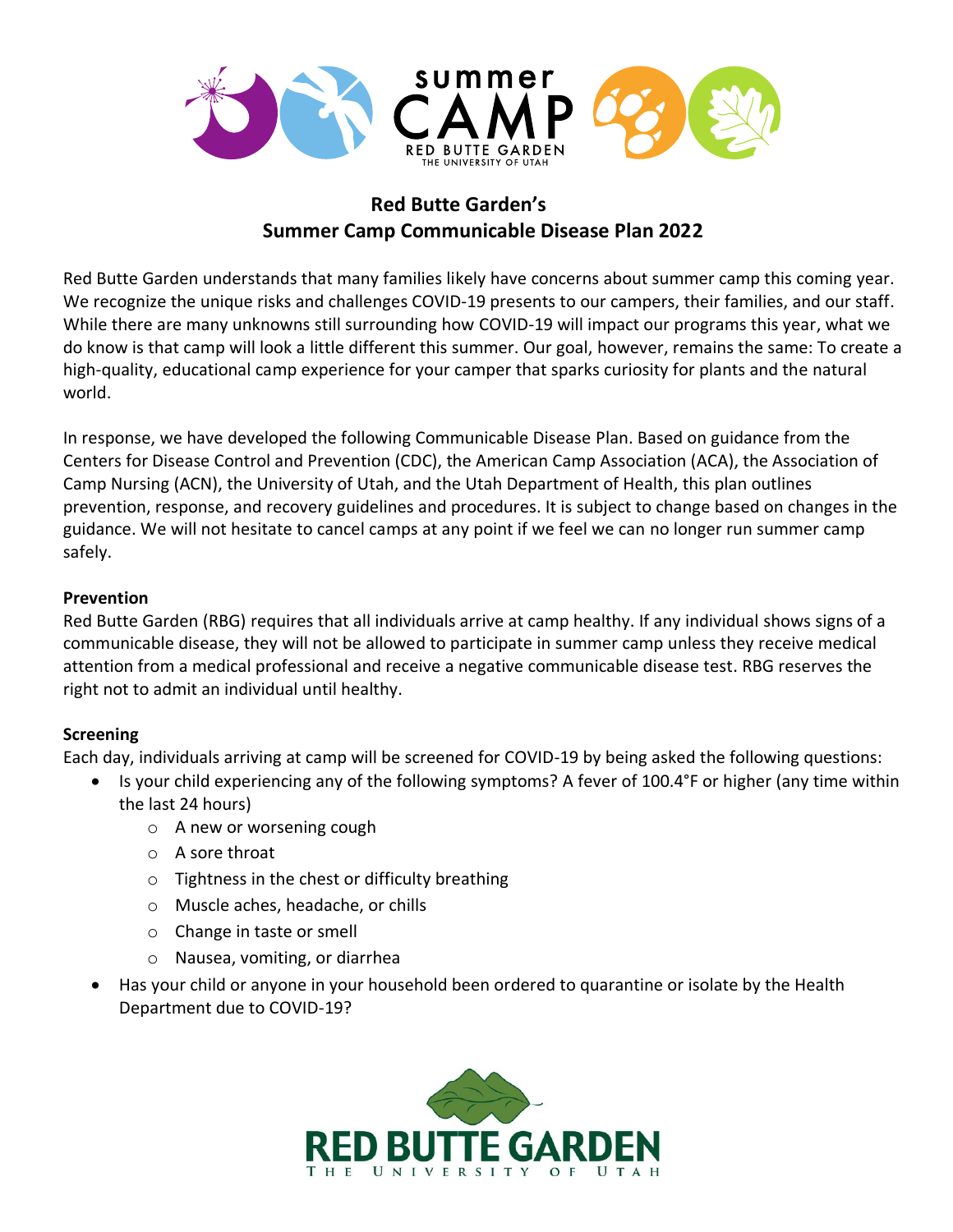

## **On-Going Screening**

Staff and campers will be monitored daily for symptoms at the beginning of each session.

- If an individual becomes sick or develops symptoms of COVID-19, they will be removed from the camp cohort immediately and isolated. The individual's family will be called and will be required to pick up the person as soon as possible.
- Once a diagnosis is made by a medical professional, communication to camp staff should be reported as soon as possible.

Summer camp staff will participate in COVID-19 testing each week.

In the event that a suspected case of COVID-19 is confirmed:

- Staff and campers who were in contact with the infected individual will be contacted and next steps will be outlined with guidance from the CDC, University of Utah, and the Utah Department of Health
- The areas used by the infected individual will be closed off, cleaned, and disinfected.
- Camp programming will continue for any unaffected camp cohorts.
- If other individuals begin to show symptoms, they will be immediately removed and isolated from others to receive further medical attention.
- If the outbreak progresses, the Program Director will work with the Executive Director and others to make decisions regarding the feasibility of continuing camp.

# **Preventing Spread**

- Hand Hygiene:
	- o Many communicable diseases, including COVID-19, can pass person to person through contact. An individual's hands are one of the most prevalent contact points and should be consistently cleaned to lower the spread of a disease.
	- $\circ$  All staff and campers will be required to wash their hands with soap and water at the following times:
		- When arriving at camp each morning.
		- Before eating food.
		- After being in contact with someone who is sick.
		- After using the restroom.
		- After using common items, such as activity equipment.
		- After coughing, sneezing, or blowing your nose
		- After touching frequently touched surfaces.
	- o Hand sanitizer will be carried by camp staff for hand cleaning when soap and water are not accessible.

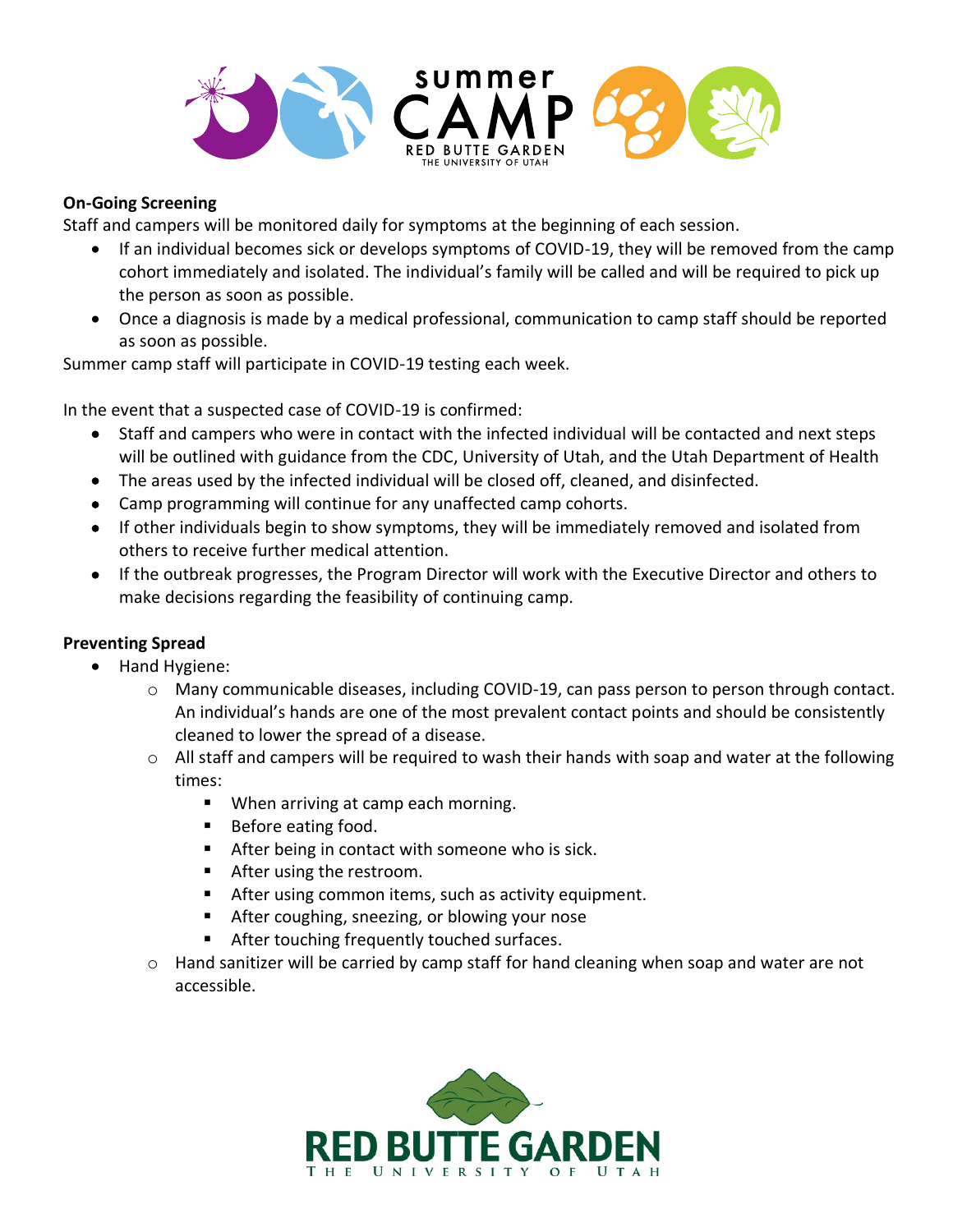

## **Cleaning & Disinfection**

- Cleaning and disinfection practices will differ for different areas and equipment. In general, cleaning and disinfection will happen multiple times throughout the day in common use areas.
- In the event of a bathroom accident, an individual throwing up, an injury involving blood, or other incidents where surfaces are contaminated, additional cleaning will be done in the area of the incident.

#### **Training**

- Staff will be trained on preventing spread and illness reducing strategies, cleaning and disinfection, and their role in the response plan.
- Staff will provide campers with training on proper handwashing and other illness reducing strategies, such as coughing into the elbow.

## **Communication**

- Camp Director will communicate to campers and parents, informing them of the screening process, safety measures, and the Communicable Disease Plan
- Camp Director will communicate with summer camp staff, informing them of safety measures, the Communicable Disease Plan, and other educational resources, as well as potential changes to their role.

# **Reponses to Case(s)**

In the event of a suspected case of a communicable disease in our camp community:

- **1.** The individual will be removed from the group and the Camp Director will be notified.
- **2.** If it is deemed that the illness is not communicable or a danger to the rest of the camp community, the individual will receive necessary care and return to their group.
- **3.** If the illness cannot be identified or is identified as a communicable disease, the individual will be isolated and the Camp Director will contact the family of the individual.
- **4.** The individual will be removed from the camp community by their family and taken to receive further medical attention. When a diagnosis is confirmed, this information will be given to the camp.